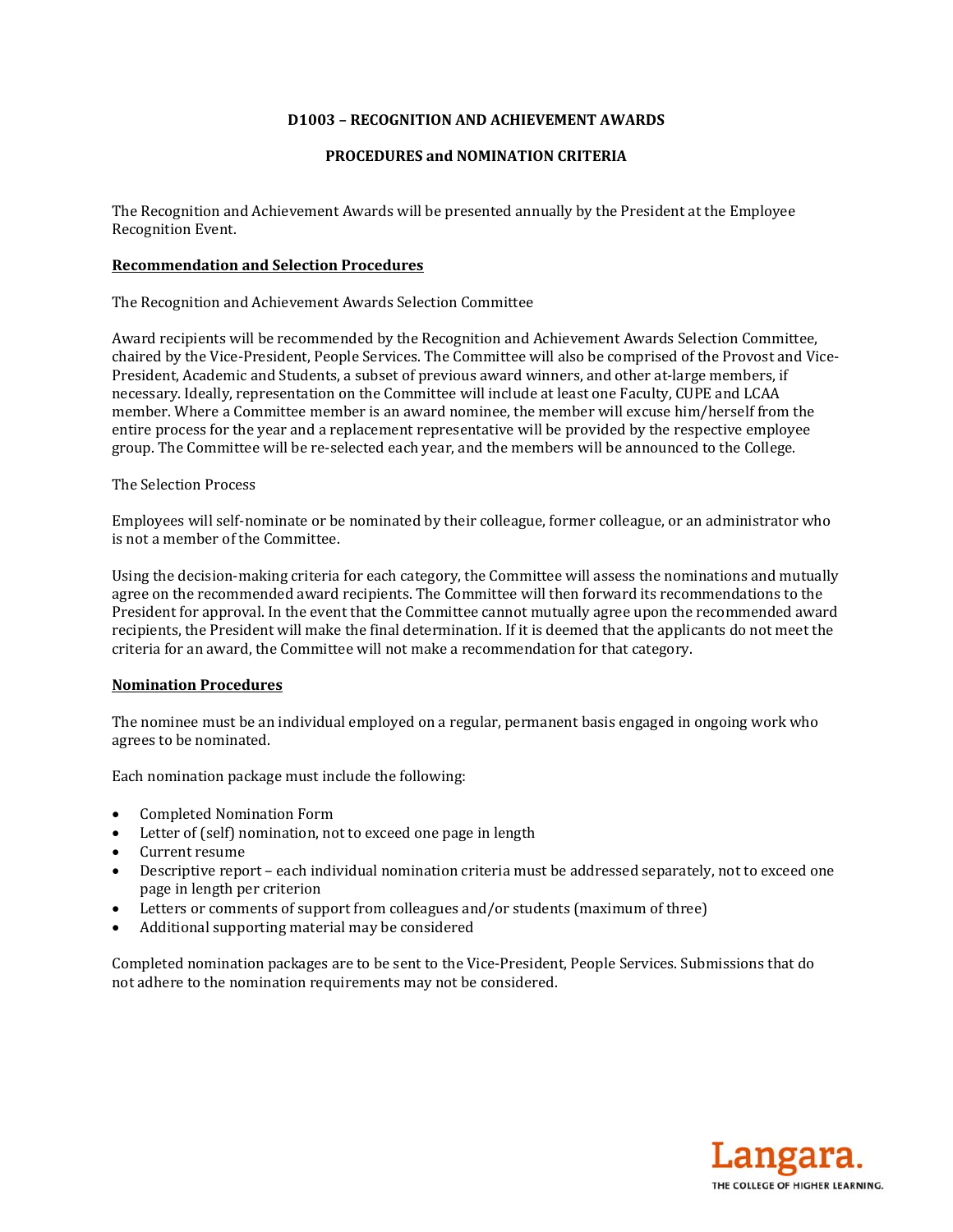# **Nomination Criteria**

In addition to the criteria listed below, all nominees will be evaluated in terms of the consistency, sustainability, duration, variety and amount of their activities and contributions.

## Leadership Excellence

This category honours an employee who has made an outstanding contribution in a leadership role to the internal and/or external community. Specific criteria include:

- **Impact** the nominee has had a significant, positive and verifiable impact on the College and, as a result, the internal and external communities that it serves
- **Community Involvement** the nominee may have shown leadership within the greater community served through working with community partners
- **Teamwork** the nominee has involved others in activities and provided a motivational influence
- **Creativity** the nominee has been able to meet challenges within available resources
- **Dynamism** the nominee has made significant contribution to the College's positive image in the internal and external communities that it serves
- **Sustained Leadership** the nominee has consistently applied leadership skills over an extended period of time

#### Scholarly Excellence

This category honours an employee who has made an important contribution to research and scholarly activity through their work at the College. Specific criteria include:

- Dedication the nominee has shown a consistent and sustained commitment to a clear research agenda/program
- **Leadership** the nominee has demonstrated qualities of tenacity, perseverance, diplomacy and enthusiasm befitting a role model for colleagues and students
- **Impact** the nominee's work has been recognized to have made a positive impact on scholarship and the broader community

## Service Excellence

This category honours a non-teaching employee who, as a partner in the learning process, has made an exceptional contribution to the internal and/or external College community. Specific criteria include:

- **Impact** the nominee has had a significant, positive and verifiable impact on both the College and the greater community at large
- **Teamwork** the nominee has involved others in activities and provided a motivational influence
- **Creativity** the nominee has been able to meet challenges within available resources
- **Performance and Contribution** the nominee has demonstrated exemplary performance of duties and has contributed to the institution overall through active involvement (committee membership, volunteer work, etc.). The nominee's participation, contributions and involvement have led to both internal and external benefits for the institution, students and community at large.